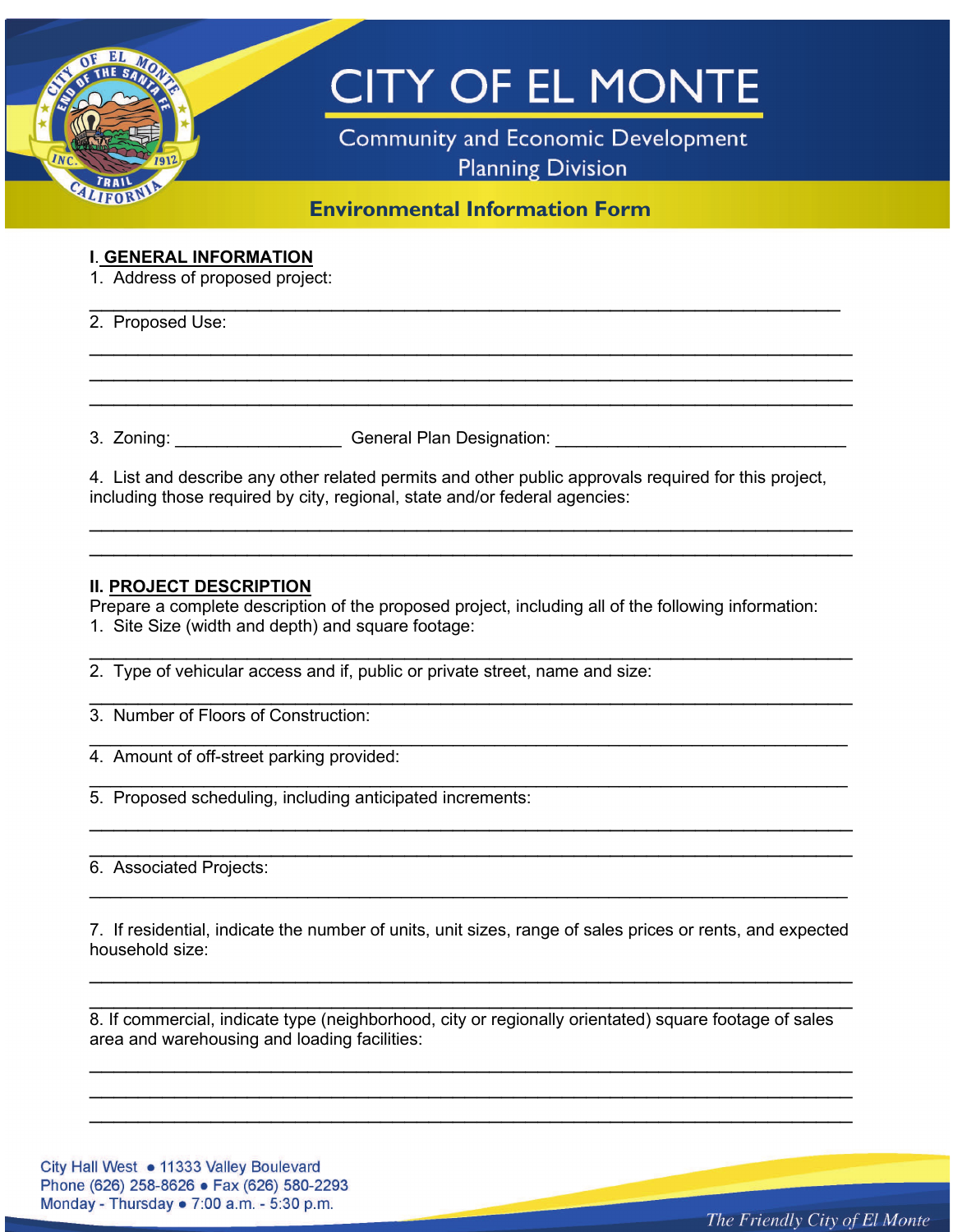9. If industrial, indicate major function, estimated employment per shift, estimated occupancy, loading facilities, and community benefits from project:

\_\_\_\_\_\_\_\_\_\_\_\_\_\_\_\_\_\_\_\_\_\_\_\_\_\_\_\_\_\_\_\_\_\_\_\_\_\_\_\_\_\_\_\_\_\_\_\_\_\_\_\_\_\_\_\_\_\_\_\_\_\_\_ \_\_\_\_\_\_\_\_\_\_\_\_\_\_\_\_\_\_\_\_\_\_\_\_\_\_\_\_\_\_\_\_\_\_\_\_\_\_\_\_\_\_\_\_\_\_\_\_\_\_\_\_\_\_\_\_\_\_\_\_\_\_\_ \_\_\_\_\_\_\_\_\_\_\_\_\_\_\_\_\_\_\_\_\_\_\_\_\_\_\_\_\_\_\_\_\_\_\_\_\_\_\_\_\_\_\_\_\_\_\_\_\_\_\_\_\_\_\_\_\_\_\_\_\_\_\_

\_\_\_\_\_\_\_\_\_\_\_\_\_\_\_\_\_\_\_\_\_\_\_\_\_\_\_\_\_\_\_\_\_\_\_\_\_\_\_\_\_\_\_\_\_\_\_\_\_\_\_\_\_\_\_\_\_\_\_\_\_\_\_ \_\_\_\_\_\_\_\_\_\_\_\_\_\_\_\_\_\_\_\_\_\_\_\_\_\_\_\_\_\_\_\_\_\_\_\_\_\_\_\_\_\_\_\_\_\_\_\_\_\_\_\_\_\_\_\_\_\_\_\_\_\_\_ \_\_\_\_\_\_\_\_\_\_\_\_\_\_\_\_\_\_\_\_\_\_\_\_\_\_\_\_\_\_\_\_\_\_\_\_\_\_\_\_\_\_\_\_\_\_\_\_\_\_\_\_\_\_\_\_\_\_\_\_\_\_\_

10. If institutional, indicate major function, estimated employment shift, estimated occupancy, loading facilities, and community benefits from project:

\_\_\_\_\_\_\_\_\_\_\_\_\_\_\_\_\_\_\_\_\_\_\_\_\_\_\_\_\_\_\_\_\_\_\_\_\_\_\_\_\_\_\_\_\_\_

# **III. ECONOMIC IMPACTS**

1. Indicate the potential number of construction jobs that would be created if the project site should be developed:

\_\_\_\_\_\_\_\_\_\_\_\_\_\_\_\_\_\_\_\_\_\_\_\_\_\_\_\_\_\_\_\_\_\_\_\_\_\_\_\_\_\_\_\_\_\_\_\_\_\_\_\_\_\_\_\_\_\_\_\_\_\_\_ \_\_\_\_\_\_\_\_\_\_\_\_\_\_\_\_\_\_\_\_\_\_\_\_\_\_\_\_\_\_\_\_\_\_\_\_\_\_\_\_\_\_\_\_\_\_\_\_\_\_\_\_\_\_\_\_\_\_\_\_\_\_\_ \_\_\_\_\_\_\_\_\_\_\_\_\_\_\_\_\_\_\_\_\_\_\_\_\_\_\_\_\_\_\_\_\_\_\_\_\_\_\_\_\_\_\_\_\_\_\_\_\_\_\_\_\_\_\_\_\_\_\_\_\_\_\_

\_\_\_\_\_\_\_\_\_\_\_\_\_\_\_\_\_\_\_\_\_\_\_\_\_\_\_\_\_\_\_\_\_\_\_\_\_\_\_\_\_\_\_\_\_\_\_\_\_\_\_\_\_\_\_\_\_\_\_\_\_\_\_ 2. Indicate the potential number of permanent jobs that would be created from the development:

\_\_\_\_\_\_\_\_\_\_\_\_\_\_\_\_\_\_\_\_\_\_\_\_\_\_\_\_\_\_\_\_\_\_\_\_\_\_\_\_\_\_\_\_\_\_\_\_\_\_\_\_\_\_\_\_\_\_\_\_\_\_\_ \_\_\_\_\_\_\_\_\_\_\_\_\_\_\_\_\_\_\_\_\_\_\_\_\_\_\_\_\_\_\_\_\_\_\_\_\_\_\_\_\_\_\_\_\_\_\_\_\_\_\_\_\_\_\_\_\_\_\_\_\_\_\_ \_\_\_\_\_\_\_\_\_\_\_\_\_\_\_\_\_\_\_\_\_\_\_\_\_\_\_\_\_\_\_\_\_\_\_\_\_\_\_\_\_\_\_\_\_\_\_\_\_\_\_\_\_\_\_\_\_\_\_\_\_\_\_ \_\_\_\_\_\_\_\_\_\_\_\_\_\_\_\_\_\_\_\_\_\_\_\_\_\_\_\_\_\_\_\_\_\_\_\_\_\_\_\_\_\_\_\_\_\_\_\_\_\_\_\_\_\_\_\_\_\_\_\_\_\_\_

\_\_\_\_\_\_\_\_\_\_\_\_\_\_\_\_\_\_\_\_\_\_\_\_\_\_\_\_\_\_\_\_\_\_\_\_\_\_\_\_\_\_\_\_\_\_\_\_\_\_\_\_\_\_\_\_\_\_\_\_\_\_\_ \_\_\_\_\_\_\_\_\_\_\_\_\_\_\_\_\_\_\_\_\_\_\_\_\_\_\_\_\_\_\_\_\_\_\_\_\_\_\_\_\_\_\_\_\_\_\_\_\_\_\_\_\_\_\_\_\_\_\_\_\_\_\_ \_\_\_\_\_\_\_\_\_\_\_\_\_\_\_\_\_\_\_\_\_\_\_\_\_\_\_\_\_\_\_\_\_\_\_\_\_\_\_\_\_\_\_\_\_\_\_\_\_\_\_\_\_\_\_\_\_\_\_\_\_\_\_

\_\_\_\_\_\_\_\_\_\_\_\_\_\_\_\_\_\_\_\_\_\_\_\_\_\_\_\_\_\_\_\_\_\_\_\_\_\_\_\_\_\_\_\_\_\_\_\_\_\_\_\_\_\_\_\_\_\_\_\_\_\_\_ \_\_\_\_\_\_\_\_\_\_\_\_\_\_\_\_\_\_\_\_\_\_\_\_\_\_\_\_\_\_\_\_\_\_\_\_\_\_\_\_\_\_\_\_\_\_\_\_\_\_\_\_\_\_\_\_\_\_\_\_\_\_\_

\_\_\_\_\_\_\_\_\_\_\_\_\_\_\_\_\_\_\_\_\_\_\_\_\_\_\_\_\_\_\_\_\_\_\_\_\_\_\_\_\_\_\_\_\_\_\_\_\_\_\_\_\_\_\_\_\_\_\_\_\_\_\_

\_\_\_\_\_\_\_\_\_\_\_\_\_\_\_\_\_\_\_\_\_\_\_\_\_\_\_\_\_\_\_\_\_\_\_\_\_\_\_\_\_\_\_\_\_\_\_\_\_\_\_\_\_\_\_\_\_\_\_\_\_\_\_ \_\_\_\_\_\_\_\_\_\_\_\_\_\_\_\_\_\_\_\_\_\_\_\_\_\_\_\_\_\_\_\_\_\_\_\_\_\_\_\_\_\_\_\_\_\_\_\_\_\_\_\_\_\_\_\_\_\_\_\_\_\_\_ \_\_\_\_\_\_\_\_\_\_\_\_\_\_\_\_\_\_\_\_\_\_\_\_\_\_\_\_\_\_\_\_\_\_\_\_\_\_\_\_\_\_\_\_\_\_\_\_\_\_\_\_\_\_\_\_\_\_\_\_\_\_\_ \_\_\_\_\_\_\_\_\_\_\_\_\_\_\_\_\_\_\_\_\_\_\_\_\_\_\_\_\_\_\_\_\_\_\_\_\_\_\_\_\_\_\_\_\_\_\_\_\_\_\_\_\_\_\_\_\_\_\_\_\_\_\_

\_\_\_\_\_\_\_\_\_\_\_\_\_\_\_\_\_\_\_\_\_\_\_\_\_\_\_\_\_\_\_\_\_\_\_\_\_\_\_\_\_\_\_\_\_\_\_\_\_\_\_\_\_\_\_\_\_\_\_\_\_\_\_

3. Indicate the current assessed valuation of the property:

\_\_\_\_\_\_\_\_\_\_\_\_\_\_\_\_\_\_\_\_\_\_\_\_\_\_\_\_\_\_\_\_\_\_\_\_\_\_\_\_\_\_\_\_\_\_\_\_\_\_\_\_\_\_\_\_\_\_\_\_\_\_\_ 4. Indicate the estimated assessed value of the property after the project is built:

5. Indicate the projected sales tax resulting from the development:

### **IV. ENVIRONMENTAL SETTING**

1. Describe the project site as it currently exists, including information on topography, plants and animals, and any cultural, historical or scenic aspects. Describe any existing structures on the site and their use. Attach photographs of the site:

\_\_\_\_\_\_\_\_\_\_\_\_\_\_\_\_\_\_\_\_\_\_\_\_\_\_\_\_\_\_\_\_\_\_\_\_\_\_\_\_\_\_\_\_\_\_\_\_\_\_\_\_\_\_\_\_\_\_\_\_\_\_\_ \_\_\_\_\_\_\_\_\_\_\_\_\_\_\_\_\_\_\_\_\_\_\_\_\_\_\_\_\_\_\_\_\_\_\_\_\_\_\_\_\_\_\_\_\_\_\_\_\_\_\_\_\_\_\_\_\_\_\_\_\_\_\_ \_\_\_\_\_\_\_\_\_\_\_\_\_\_\_\_\_\_\_\_\_\_\_\_\_\_\_\_\_\_\_\_\_\_\_\_\_\_\_\_\_\_\_\_\_\_\_\_\_\_\_\_\_\_\_\_\_\_\_\_\_\_\_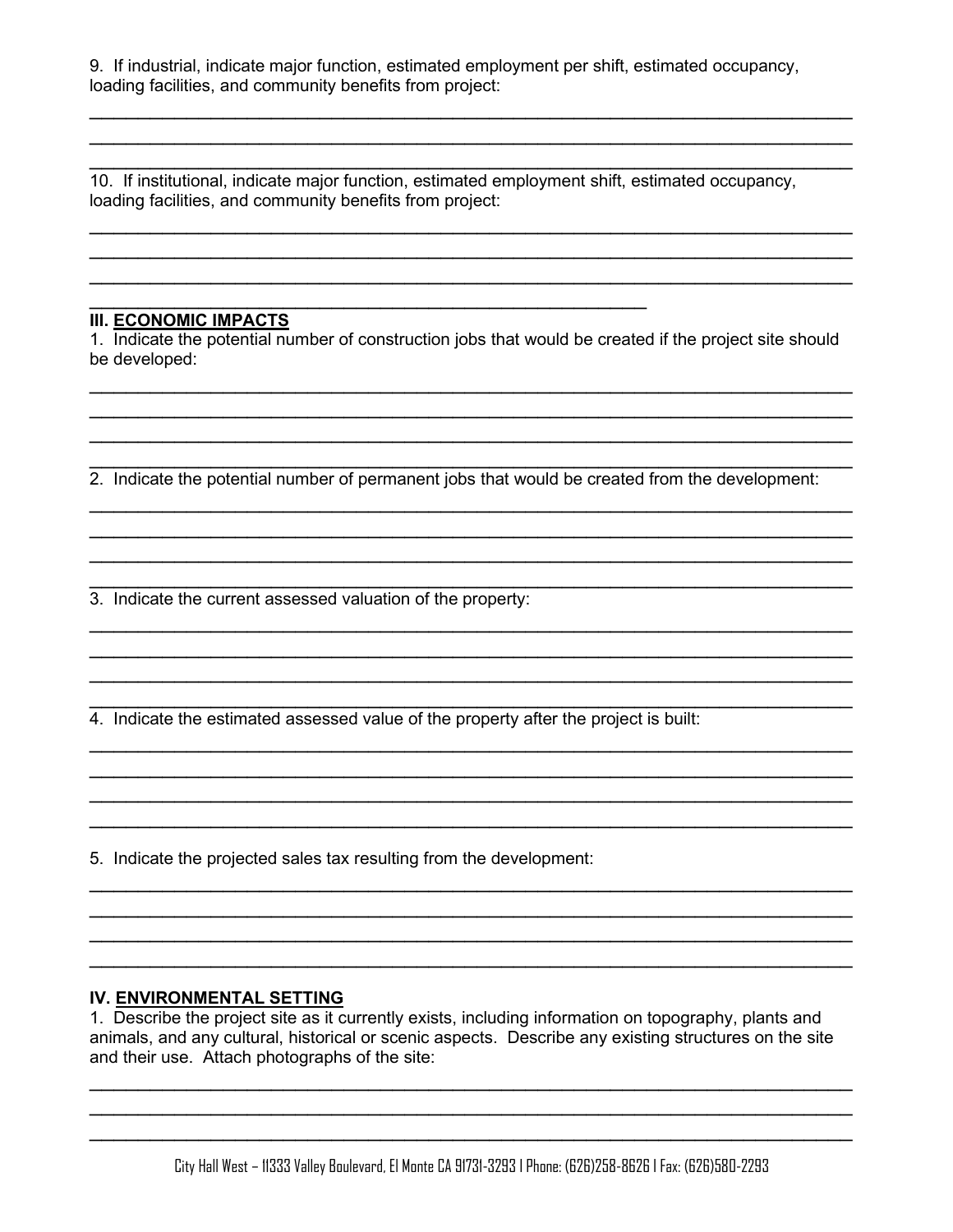2. Describe the surrounding properties, including information of plants and animals and any cultural, historical or scenic aspects. Indicate the type of land use, intensity (one-family, apartments, shops, department stores, etc.) and scale of development (height, frontage, setback, etc.) Attach photographs of vicinity:

\_\_\_\_\_\_\_\_\_\_\_\_\_\_\_\_\_\_\_\_\_\_\_\_\_\_\_\_\_\_\_\_\_\_\_\_\_\_\_\_\_\_\_\_\_\_\_\_\_\_\_\_\_\_\_\_\_\_\_\_\_\_\_ \_\_\_\_\_\_\_\_\_\_\_\_\_\_\_\_\_\_\_\_\_\_\_\_\_\_\_\_\_\_\_\_\_\_\_\_\_\_\_\_\_\_\_\_\_\_\_\_\_\_\_\_\_\_\_\_\_\_\_\_\_\_\_ \_\_\_\_\_\_\_\_\_\_\_\_\_\_\_\_\_\_\_\_\_\_\_\_\_\_\_\_\_\_\_\_\_\_\_\_\_\_\_\_\_\_\_\_\_\_\_\_\_\_\_\_\_\_\_\_\_\_\_\_\_\_\_

|    | DOES THE PROJECT HAVE THE POTENTIAL TO RESULT<br>IN ANY OF THE FOLLOWING (ANSWER YES OR NO):                                     | <b>Yes</b> | <b>No</b> |
|----|----------------------------------------------------------------------------------------------------------------------------------|------------|-----------|
|    | 1. Change in existing features of any bays, tidelands, beaches,<br>lakes or hills, or substantial alteration of ground contours? | $\Box$     | 0         |
|    | 2. Change in scenic views or vistas from existing residential<br>areas or public lands and roads?                                | □          | $\Box$    |
|    | 3. Change in patterns, scale or character of general area of<br>project?                                                         | □          | $\Box$    |
| 4. | Significant amounts of solid waste or litter?                                                                                    | $\Box$     | П         |
| 5. | Change in dust, ash, smoke, fumes or odors in vicinity?                                                                          | $\Box$     | $\Box$    |
|    | 6. Change in ocean, bay, lake, stream or ground water quality, or<br>alteration of existing drainage patterns?                   | □          | $\Box$    |
|    | 7. Substantial change to existing noise or vibration levels in the<br>vicinity?                                                  | □          | $\Box$    |
|    | 8. Site on filled land or slope of 10 percent or more?                                                                           | п          | П.        |
|    | 9. Use disposal of potentially hazardous materials?                                                                              | П          | П         |
|    | 10. Substantial change in demand for municipal services (police,<br>fire, water, sewage, etc)?                                   | □          | 0         |
|    | 11. Substantial increase fossil fuel consumption (electricity, oil,<br>natural gas, etc)?                                        | $\Box$     | П         |
|    | 12. Relationship to a larger project or series of projects?                                                                      |            | П         |

## **DISCUSS ON FOLLOWING PAGE ALL ITEMS ANSWERED YES (ATTACH ADDITIONAL SHEETS IF NECESSARY):**